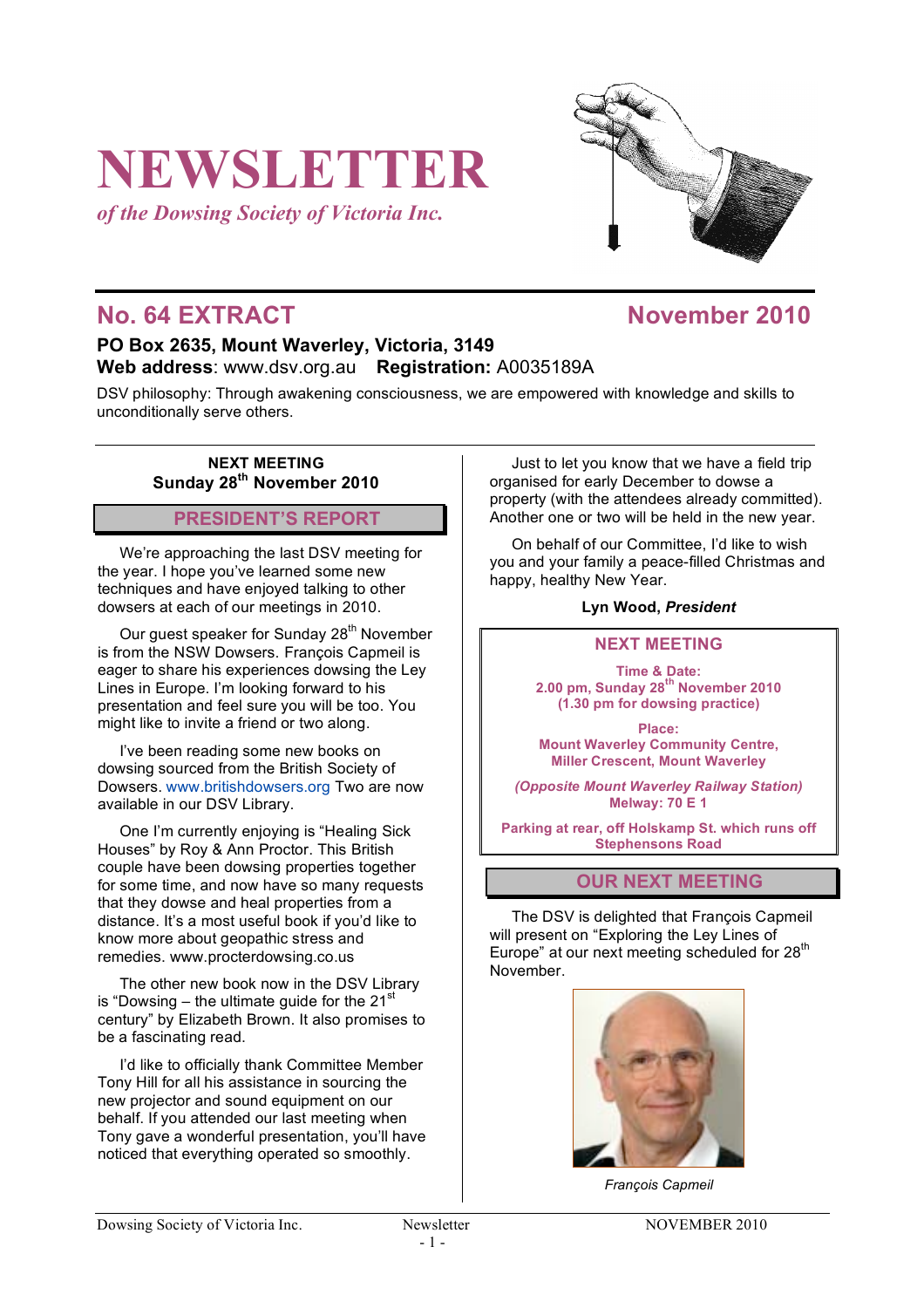François is the Secretary of the Dowsers Society of NSW Inc. Some years ago he became fascinated with Ley line and as a result, he and his wife travelled to visit his parents in Paris, going on to visit Mont Saint Michel in Brittany – a significant pilgrimage site in France where the Apollo and Athena Ley lines cross.



*Mont Saint Michel, Brittany, France*

François will share the fascinating experience that he and his wife had when dowsing to locate those Ley lines.

They were surrounded by tourists when they went on to visit the chapel 'Notre Dame Sous la Terre' (Our Lady Underground) and as if that wasn't enough to interrupt some serious dowsing, they encountered a bit of resistance to the dowsing rods by a tour guide who wouldn't accept their explanation that there was divine energy there.

On route back to Paris to continue their search for the Apollo Ley line, they visited the Le Mans cathedral with its unique Y-shaped flying buttresses. François will tell us about the unusual experience they had during this part of their travels.

He will also talk about another trip to Europe where they visited Cornwall in the UK. This region has its own Mount Saint Michael on a small island opposite the town of Marazion.



*Mount Saint Michael, Cornwall, England*

François will also tell us about the last stages of that second European Ley line trip, when they left England and flew to France to re-visit Mont Saint Michel in Brittany. This time they had more success in exploring the energy without disruptive influences like noisy tourists and disgruntled tour guides.

This is your opportunity to hear first hand about the energies of such special locales and Ley lines. Make it a date to join us at the DSV on  $28<sup>th</sup>$  November. For further details go to:

http://www.dowsingaustralia.com/A\_Ley\_Lines.htm



Oh! Naturale Australian Skin & Hair Care **Contact: Heather Wilks** Email: heather@ohnaturale.com

www.ohnaturale.com Tel: (03) 9572 2970 or 1300 55 22 59

**OUR LAST MEETING**

At our last meeting DSV Committee member Tony Hill presented on **"Physics Meets Metaphysics In The World of The Dowser"**.

As a physicist and a dowser, Tony's in a distinctly unique position to discuss such a powerful and intriguing topic.

He believes that as dowsers it is in our own interests to protect ourselves, without the need for devices or special systems to do it for us. We have the ability to attract the best for ourselves.

Tony conducted a number of interesting experiments to demonstrate the points he was making and these were enthusiastically received by the large number of people attending the DSV meeting.



*Tony Hill presenting*